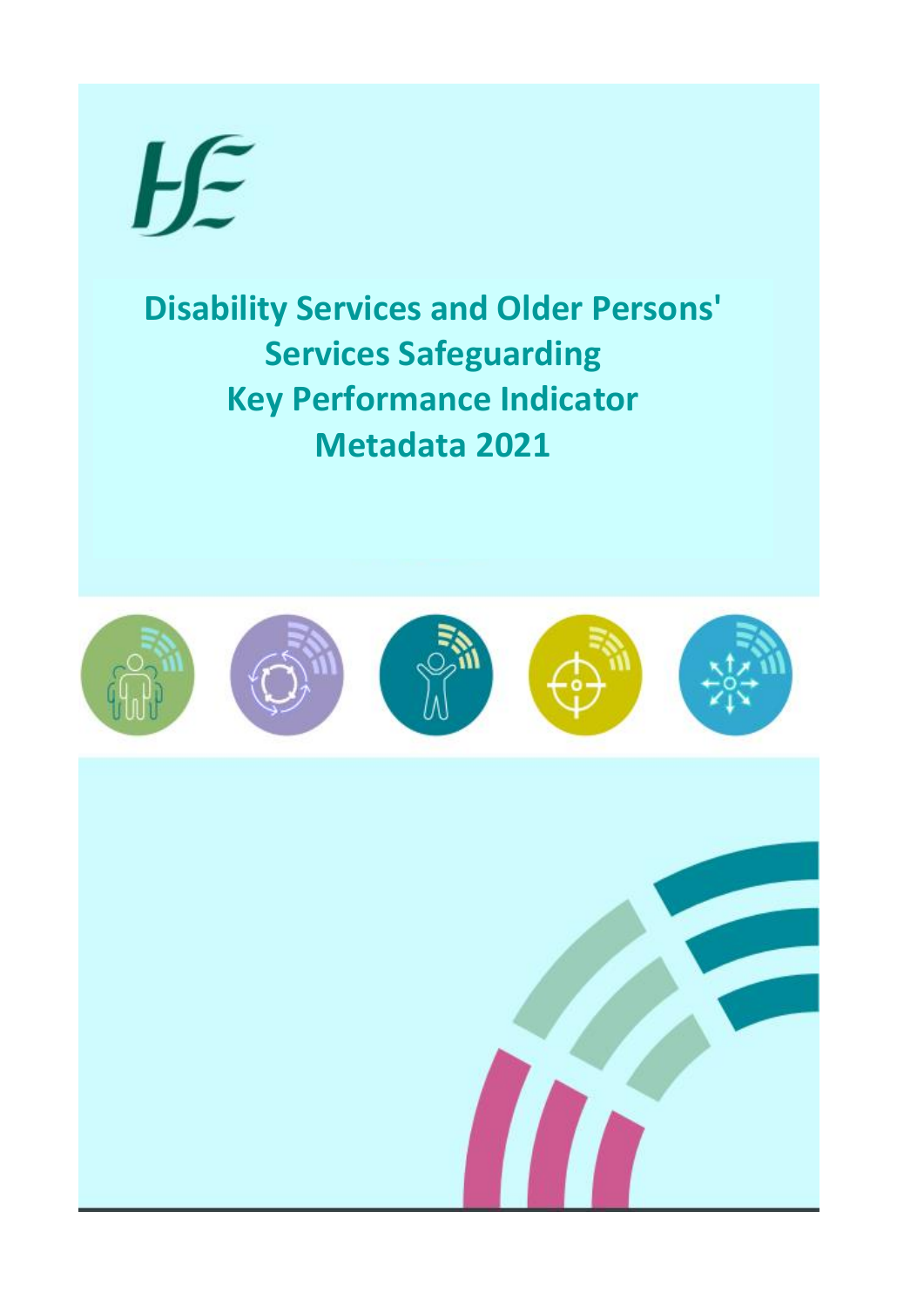|                | <b>Safeguarding</b>                          |                                                                                                                                                                                                                                                                                                                                                                                                                                                          |
|----------------|----------------------------------------------|----------------------------------------------------------------------------------------------------------------------------------------------------------------------------------------------------------------------------------------------------------------------------------------------------------------------------------------------------------------------------------------------------------------------------------------------------------|
|                | <b>KPI Title</b>                             | SC6 - % of safeguarding initial assessments for adults aged 65 years and over with an outcome of reasonable<br>grounds for concern that are submitted to the Safeguarding and Protection Teams accompanied by an interim<br>Safeguarding Plan.                                                                                                                                                                                                           |
| 1a             | <b>KPI Short Title</b>                       |                                                                                                                                                                                                                                                                                                                                                                                                                                                          |
| $\overline{2}$ | <b>KPI Description</b>                       | The Safeguarding Vulnerable Persons at Risk of Abuse - National Policy and Procedures states that an initial<br>assessment must be carried out in all cases where there is a concern of abuse of a vulnerable adult. If this initial<br>assessment indicates that there are reasonable grounds for concern, an interim Safeguarding Plan must be<br>developed and submitted, along with the initial assessment, to the Safeguarding and Protection Team. |
| $\sqrt{3}$     | <b>KPI Rationale</b>                         | If there are grounds for concern, it is important to have a plan in place to protect the client and prevent<br>recurrence and that the Safeguarding and Protection Team is notified.                                                                                                                                                                                                                                                                     |
| За             | <b>Indicator Classification</b>              | National Scorecard Quadrant Quality and Safety                                                                                                                                                                                                                                                                                                                                                                                                           |
| $\overline{4}$ | <b>National Target</b>                       | 2021 National Service Plan point in time Target: 100%.                                                                                                                                                                                                                                                                                                                                                                                                   |
| 4a             | <b>Target</b>                                | 100% target applies at CHO level each Quarter                                                                                                                                                                                                                                                                                                                                                                                                            |
| 4b             | <b>Volume Metrics</b>                        |                                                                                                                                                                                                                                                                                                                                                                                                                                                          |
| 5              | <b>KPI Calculation</b>                       | Percentage- The demoniator will be the total number of initial assessments submitted within the specficied time<br>frame that had an outcome of reasonable grounds for concern .The numerator will be the number of initial<br>assessments submitted with an interim safeguarding plan. - Numerator/Denominator*100                                                                                                                                      |
| $6\phantom{1}$ | <b>Data Source</b>                           | Safeguarding and Protection Teams from initial assessment forms onto a logging sheet. The logging sheet will<br>be submitted by Principal Social Workers (PSW) onto a shared drive accessible to the National Safeguarding<br>Office. National Safeguarding Office to BIU via Analyst                                                                                                                                                                    |
| 6a             | Data Sign Off                                | Tim Hanly, General Manger, National Safeguarding Office                                                                                                                                                                                                                                                                                                                                                                                                  |
| 6 <sub>b</sub> | <b>Data Quality Issues</b>                   | <b>No</b>                                                                                                                                                                                                                                                                                                                                                                                                                                                |
| 7              | <b>Data Collection</b><br><b>Frequency</b>   | Quarterly                                                                                                                                                                                                                                                                                                                                                                                                                                                |
| $\bf 8$        | <b>Tracer Conditions</b>                     | Logging sheet will be submitted to the National Safeguarding Office                                                                                                                                                                                                                                                                                                                                                                                      |
| 9              | <b>Minimum Data Set MDS</b>                  | Logging sheet will be submitted to the National Safeguarding Office -                                                                                                                                                                                                                                                                                                                                                                                    |
| 10             | <b>International Comparison</b>              |                                                                                                                                                                                                                                                                                                                                                                                                                                                          |
| 11             | <b>KPI Monitoring</b>                        | Quarterly / Other - give details: Each Principal Social Worker on Safe Guarding and Protection Teams                                                                                                                                                                                                                                                                                                                                                     |
| 12             | <b>KPI Reporting Frequency Quarterly</b>     |                                                                                                                                                                                                                                                                                                                                                                                                                                                          |
| 13             | <b>KPI Report Period</b>                     | Quarterly one month in arrears (Q2 data reported in July report)                                                                                                                                                                                                                                                                                                                                                                                         |
| 14             | <b>KPI Reporting</b><br>Aggregation          | National/CHO                                                                                                                                                                                                                                                                                                                                                                                                                                             |
| 15             | <b>KPI</b> is reported in which<br>reports?  | Annual Report/NSP/Performance Profile/MDR                                                                                                                                                                                                                                                                                                                                                                                                                |
| 16             | Web link to data                             | http://www.hse.ie/eng/services/publications/performancereports/                                                                                                                                                                                                                                                                                                                                                                                          |
| 17             | <b>Additional Information</b>                | Is the data for this KPI available through Corporate Information Facility (CIF)?<br>Yes                                                                                                                                                                                                                                                                                                                                                                  |
|                | <b>KPI</b> owner/lead for<br>implementation  | Tim Hanly, General Manger, National Safeguarding Office timg.hanly@hse.ie                                                                                                                                                                                                                                                                                                                                                                                |
|                | <b>NBIU data support</b>                     | Niamh Doyle, Lead Data Analyst, Older Person Services and Safeguarding niamhm.doyle@hse.ie                                                                                                                                                                                                                                                                                                                                                               |
|                | <b>Assistant National</b><br><b>Director</b> | JP Nolan, Assistant National Director, Quality and Patient Safety, Community Operations                                                                                                                                                                                                                                                                                                                                                                  |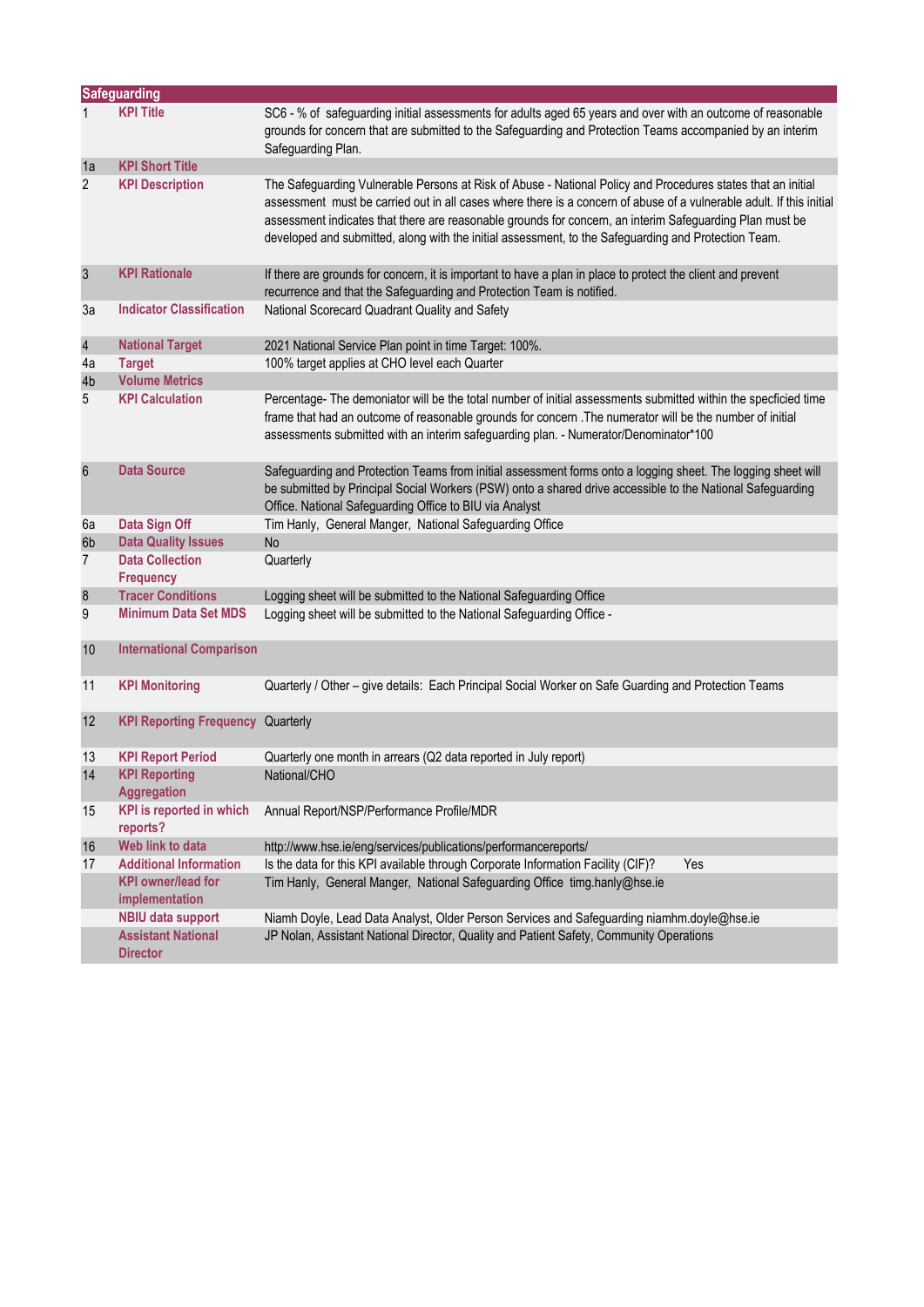|                | <b>Safeguarding</b>                                                          |                                                                                                                                                                                                                                                                                                                                                                                                                                                         |
|----------------|------------------------------------------------------------------------------|---------------------------------------------------------------------------------------------------------------------------------------------------------------------------------------------------------------------------------------------------------------------------------------------------------------------------------------------------------------------------------------------------------------------------------------------------------|
|                | <b>KPI Title</b>                                                             | SC7 - % of initial assessments for adults under 65 years with an outcome of reasonable grounds for concern that<br>are submitted to the Safeguarding and Protection Teams accompanied by an interim Safeguarding Plan                                                                                                                                                                                                                                   |
| 1a             | <b>KPI Short Title</b>                                                       |                                                                                                                                                                                                                                                                                                                                                                                                                                                         |
| $\overline{2}$ | <b>KPI Description</b>                                                       | The Safeguarding Vulnerable Persons at Risk of Abuse - National Policy and Procedures states that a initial<br>assessment must be carried out in all cases where there is a concern of abuse of a vulnerable adult. If this initial<br>assessment indicates that there are reasonable grounds for concern, an interim Safeguarding Plan must be<br>developed and submitted, along with the initial assessment, to the Safeguarding and Protection Team. |
| $\sqrt{3}$     | <b>KPI Rationale</b>                                                         | If there are grounds for concern, it is important to have a plan in place to protect the client and prevent<br>recurrence and that the Safeguarding and Protection Team is notified.                                                                                                                                                                                                                                                                    |
| 3a             | <b>Indicator Classification</b>                                              | National Scorecard Quadrant - Quality and Safety                                                                                                                                                                                                                                                                                                                                                                                                        |
| $\overline{4}$ | <b>National Target</b>                                                       | 2021 National Service Plan point in time target: 100%.                                                                                                                                                                                                                                                                                                                                                                                                  |
| 4a             | <b>Target</b>                                                                | 100% target applies at CHO level each Quarter                                                                                                                                                                                                                                                                                                                                                                                                           |
| 4b             | <b>Volume Metrics</b>                                                        |                                                                                                                                                                                                                                                                                                                                                                                                                                                         |
| 5              | <b>KPI Calculation</b>                                                       | Percentage- The demoniator will be the total number of initial assessments submitted within the specficied time<br>frame that had an outcome of reasonable grounds for concern .The numerator will be the number of initial<br>assessments submitted with an interim safeguarding plan - Numerator/Denominator*100                                                                                                                                      |
| $6\phantom{1}$ | <b>Data Source</b>                                                           | Safeguarding and Protection Teams from initial assessment forms onto a logging sheet. The logging sheet will<br>be submitted by Principal Social Workers (PSW) onto a shared drive accessible to the National Safeguarding<br>Office. National Safeguarding Office to BIU via Analyst                                                                                                                                                                   |
| 6a             | Data Sign Off                                                                | Tim Hanly, General Manger, National Safeguarding Office                                                                                                                                                                                                                                                                                                                                                                                                 |
| 6 <sub>b</sub> | <b>Data Quality Issues</b>                                                   | <b>No</b>                                                                                                                                                                                                                                                                                                                                                                                                                                               |
| 7              | <b>Data Collection</b><br><b>Frequency</b>                                   | Quarterly                                                                                                                                                                                                                                                                                                                                                                                                                                               |
| $\bf 8$        | <b>Tracer Conditions</b>                                                     | Logging sheet will be submitted to the National Safeguarding Office                                                                                                                                                                                                                                                                                                                                                                                     |
| 9              | <b>Minimum Data Set MDS</b>                                                  | Logging sheet will be submitted to the National Safeguarding Office -                                                                                                                                                                                                                                                                                                                                                                                   |
| 10             | <b>International Comparison</b>                                              |                                                                                                                                                                                                                                                                                                                                                                                                                                                         |
| 11             | <b>KPI Monitoring</b>                                                        | Quarterly / Other - give details: Each Principal Social Worker on Safe Guarding and Protection Teams                                                                                                                                                                                                                                                                                                                                                    |
| 12             | <b>KPI Reporting Frequency Quarterly</b>                                     |                                                                                                                                                                                                                                                                                                                                                                                                                                                         |
| 13             | <b>KPI Report Period</b>                                                     | Quarterly one month in arrears (Q2 data reported in July report)                                                                                                                                                                                                                                                                                                                                                                                        |
| 14             | <b>KPI Reporting</b><br>Aggregation                                          | National/CHO                                                                                                                                                                                                                                                                                                                                                                                                                                            |
| 15             | <b>KPI</b> is reported in which<br>reports?                                  | Annual Report/NSP/Performance Profile/MDR                                                                                                                                                                                                                                                                                                                                                                                                               |
| 16             | Web link to data                                                             | http://www.hse.ie/eng/services/publications/performancereports/                                                                                                                                                                                                                                                                                                                                                                                         |
| 17             | <b>Additional Information</b><br><b>KPI</b> owner/lead for<br>implementation | Is the data for this KPI available through Corporate Information Facility (CIF)?<br>Yes<br>Tim Hanly, General Manger, National Safeguarding Office timg.hanly@hse.ie                                                                                                                                                                                                                                                                                    |
|                | <b>NBIU data support</b>                                                     | Niamh Doyle, Lead Data Analyst, Older Person Services and Safeguarding niamhm.doyle@hse.ie                                                                                                                                                                                                                                                                                                                                                              |
|                | <b>Assistant National</b><br><b>Director</b>                                 | JP Nolan, Assistant National Director, Quality and Patient Safety, Community Operations                                                                                                                                                                                                                                                                                                                                                                 |